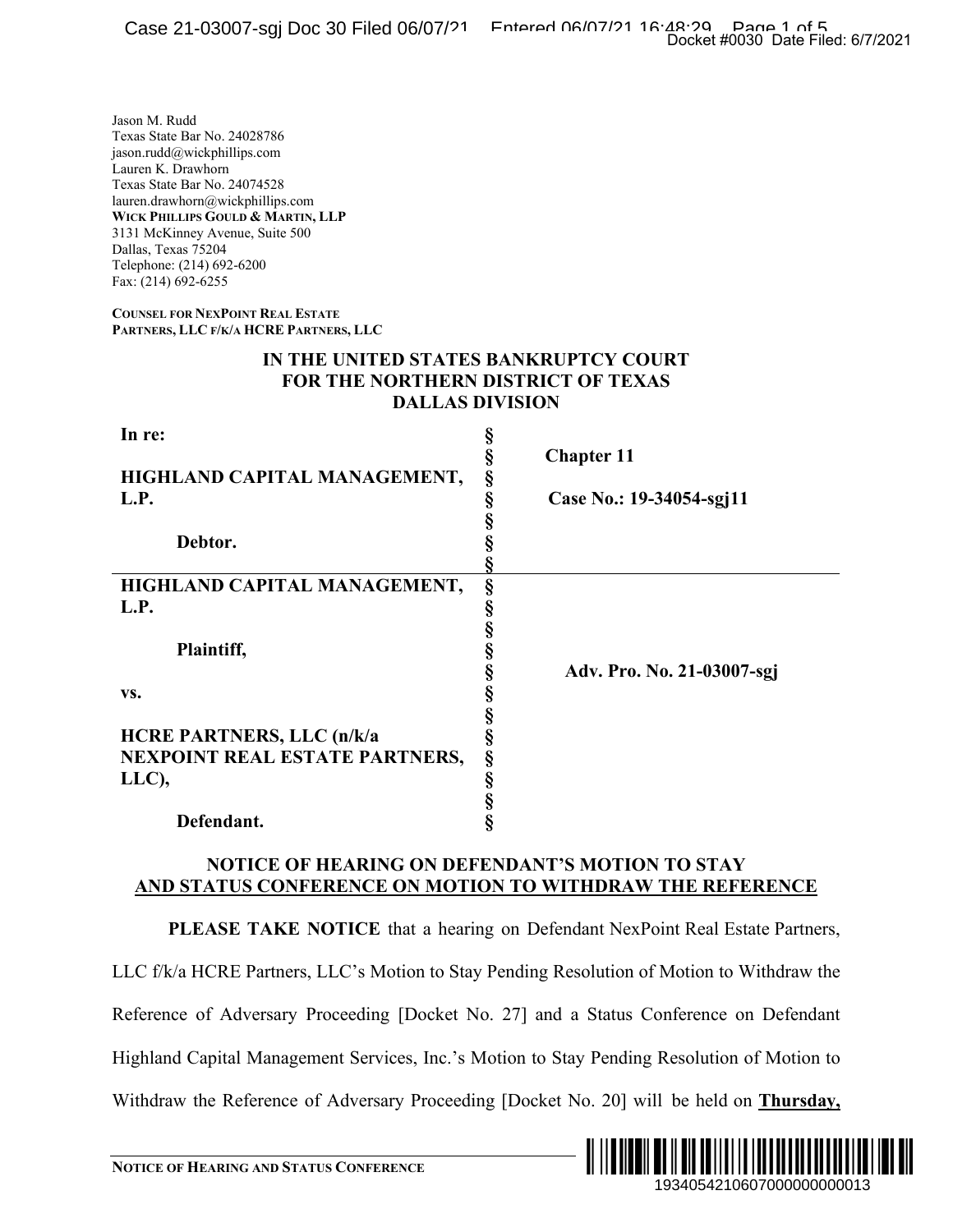**July 8, 2021, at 2:30 p.m. Central Time**. The hearing will be held via WebEx videoconference before the Honorable Stacey G. C. Jernigan, United States Bankruptcy Judge for the United States Bankruptcy Court for the Northern District of Texas, Dallas Division.

The WebEx video participation/attendance link for the Hearing is: [http://us](http://us-courts.webex.com/meet/jerniga)[courts.webex.com/meet/jerniga.](http://us-courts.webex.com/meet/jerniga) A copy of the WebEx Hearing Instructions for the Hearing is attached hereto as **Exhibit A**; alternatively, the WebEx Hearing Instructions for the Hearing may be obtained from Judge Jernigan's hearing/calendar site at[: https://www.txnb.uscourts.gov/judges](https://www.txnb.uscourts.gov/judges-info/hearing-dates/judge-jernigans-hearing-dates)[info/hearing-dates/judge-jernigans-hearing-dates.](https://www.txnb.uscourts.gov/judges-info/hearing-dates/judge-jernigans-hearing-dates)

Respectfully submitted,

*/s/ Lauren K. Drawhorn* Jason M. Rudd Texas Bar No. 24028786 Lauren K. Drawhorn Texas Bar No. 24074528 **WICK PHILLIPS GOULD & MARTIN, LLP** 3131 McKinney Avenue, Suite 500 Dallas, Texas 75204 Telephone: (214) 692-6200 Fax: (214) 692-6255 Email: jason.rudd@wickphillips.com lauren.drawhorn@wickphillips.com

**COUNSEL FOR NEXPOINT REAL ESTATE PARTNERS, LLC F/K/A HCRE PARTNERS, LLC**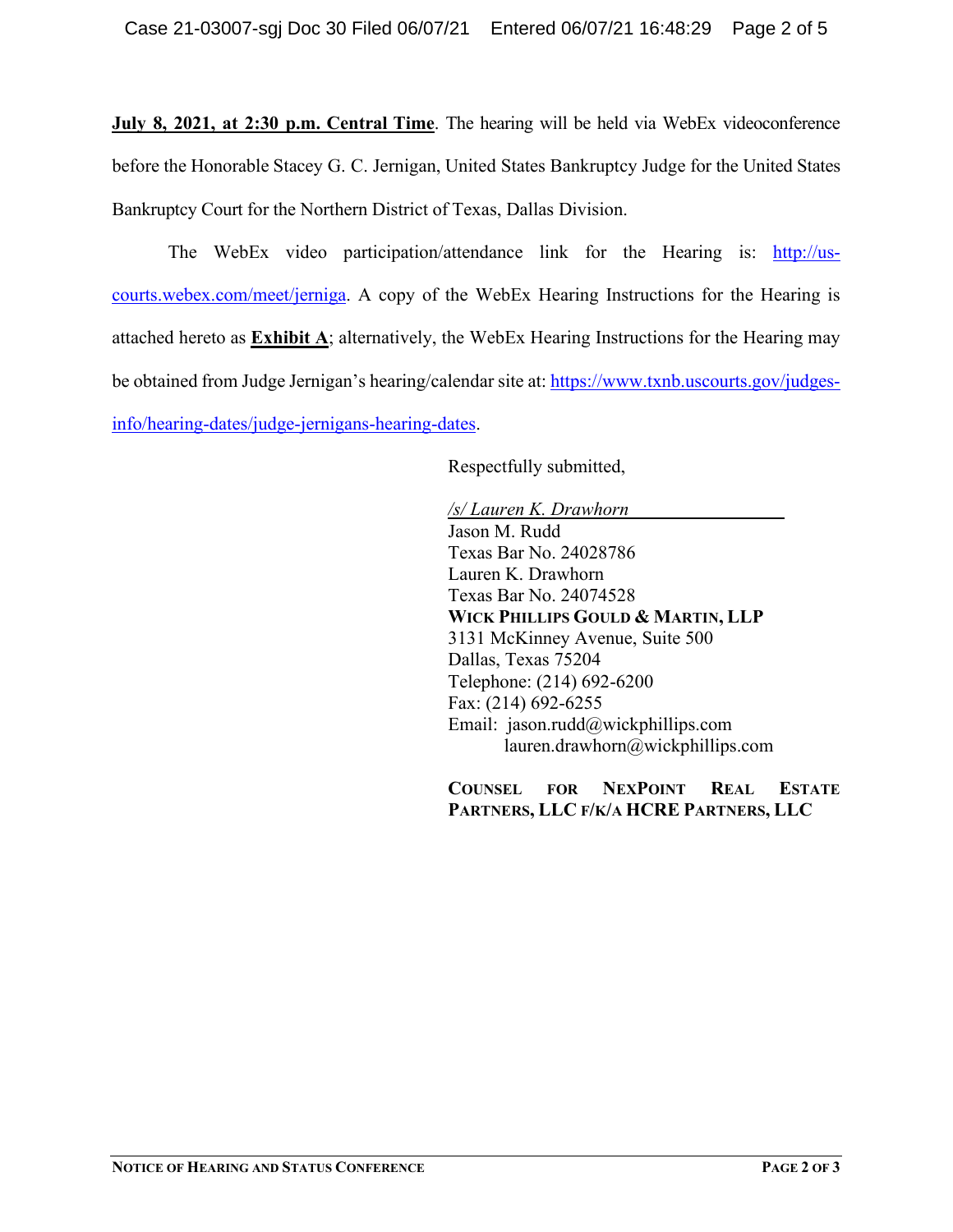## **CERTIFICATE OF SERVICE**

I hereby certify that on June 7, 2021, a true and correct copy of the foregoing pleading was served via the Court's CM/ECF system upon counsel for the Plaintiff and all other parties requesting or consenting to such service in this adversary case.

Jeffrey N. Pomerantz jpomerantz@pszjlaw.com John A. Morris jmorris@pszjlaw.com Gregory V. Demo gdemo@pszjlaw.com Hayley R. Winograd hwinograd@pszjlaw.com PACHULSKI STANG ZIEHL & JONES LLP 10100 Santa Monica Blvd., 13th Floor Los Angeles, California 90067 Facsimile: (310) 201-0760 *Counsel for Highland Capital Management, L.P.*

Melissa S. Hayward MHayward@HaywardFirm.com Zachery Z. Annable ZAnnable@HaywardFirm.com HAYWARD PLLC 10501 N. Central Expy, Ste. 106 Dallas, Texas 75231 Fax: (972) 755-7110

*/s/ Lauren K. Drawhorn* Lauren K. Drawhorn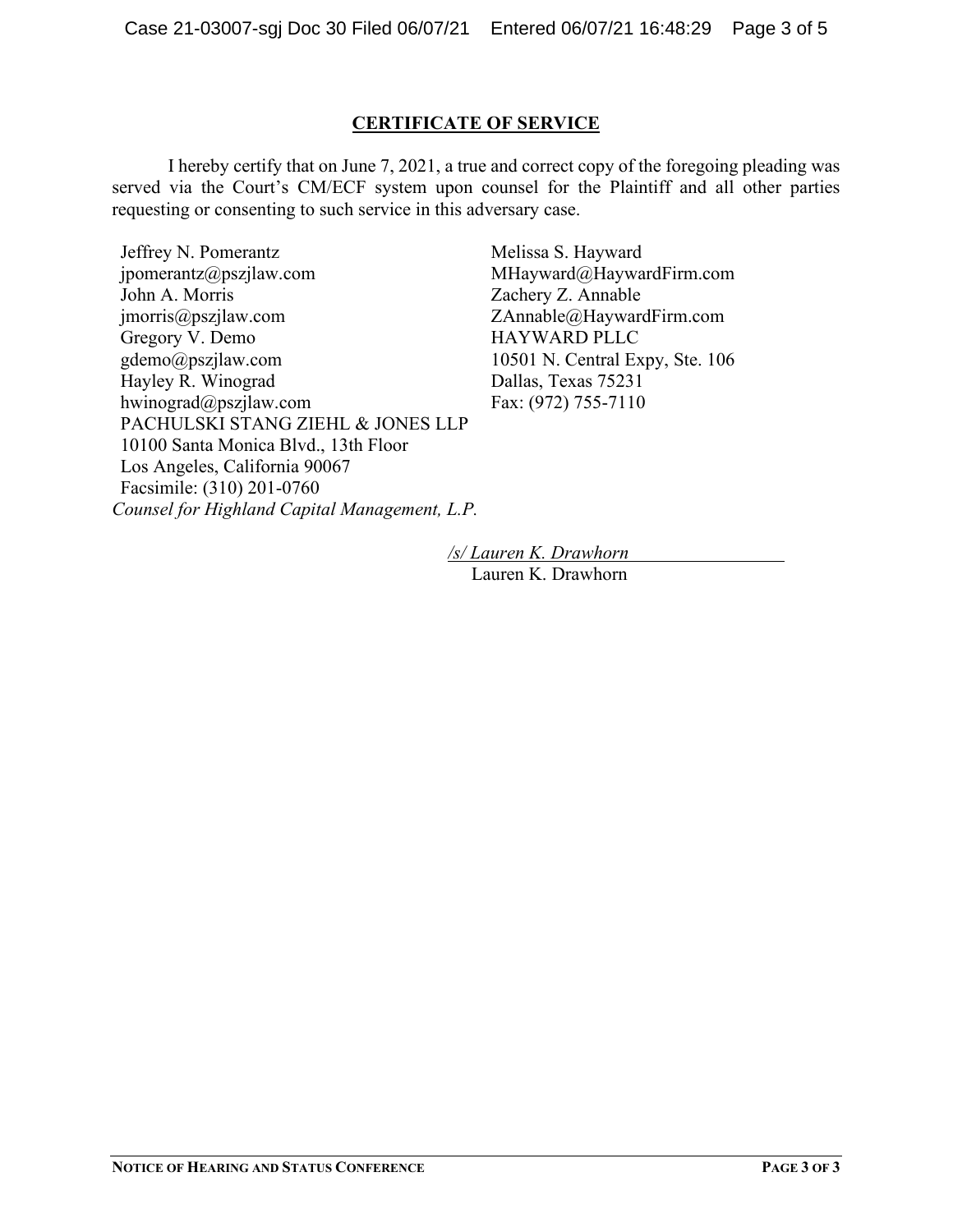# **EXHIBIT A**